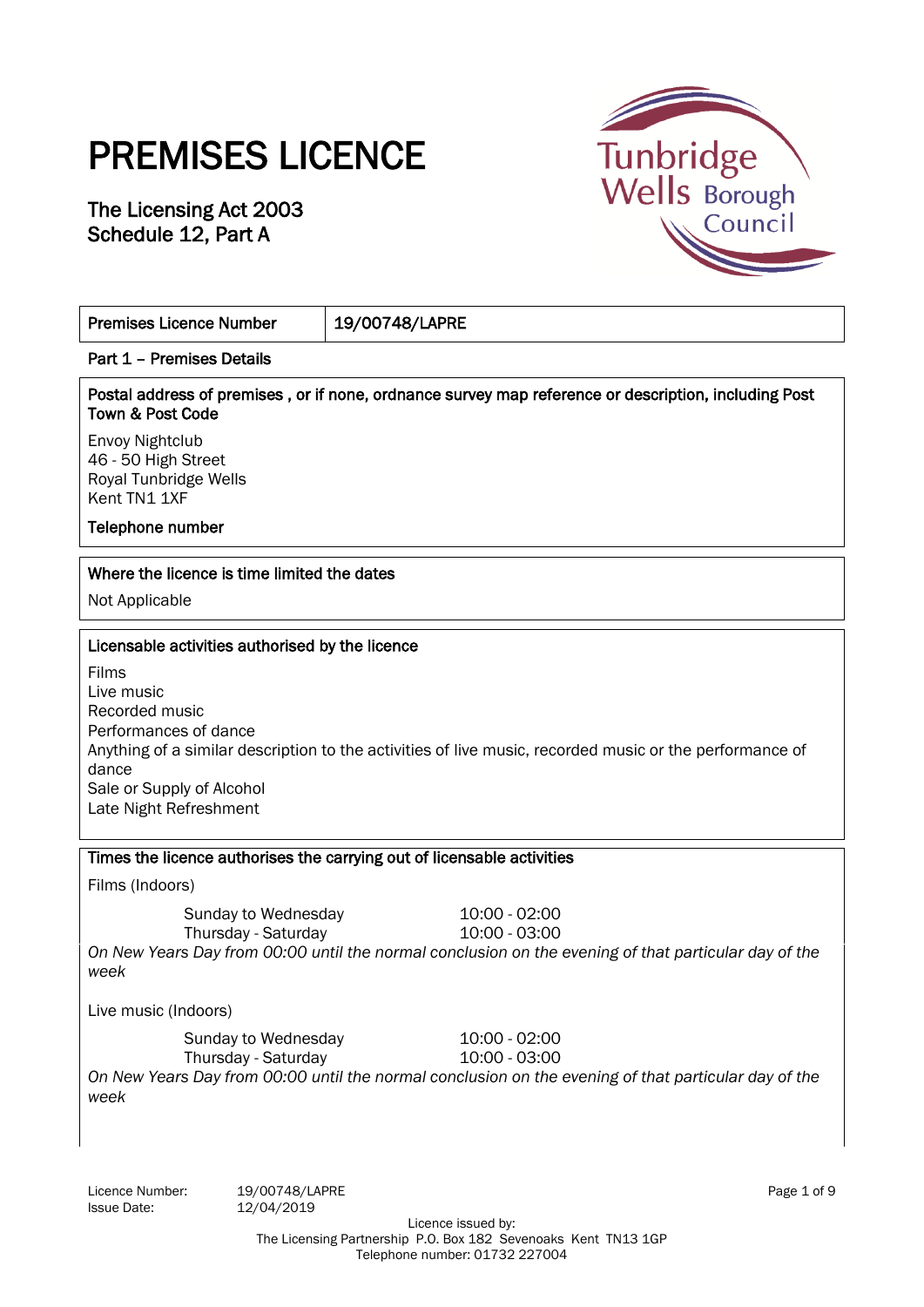| Recorded music (Indoors)                                                                                                   |                                                                                                      |  |  |  |
|----------------------------------------------------------------------------------------------------------------------------|------------------------------------------------------------------------------------------------------|--|--|--|
| Sunday to Wednesday                                                                                                        | 10:00 - 02:00                                                                                        |  |  |  |
| Thursday - Saturday                                                                                                        | 10:00 - 03:00                                                                                        |  |  |  |
| week                                                                                                                       | On New Years Day from 00:00 until the normal conclusion on the evening of that particular day of the |  |  |  |
| Performances of dance (Indoors)                                                                                            |                                                                                                      |  |  |  |
| Sunday to Wednesday                                                                                                        | 10:00 - 02:00                                                                                        |  |  |  |
| Thursday - Saturday                                                                                                        | 10:00 - 03:00                                                                                        |  |  |  |
| On New Years Day from 00:00 until the normal conclusion on the evening of that particular day of the<br>week               |                                                                                                      |  |  |  |
| Anything of a similar description to the activities of live music, recorded music or the performance of<br>dance (Indoors) |                                                                                                      |  |  |  |
| Sunday to Wednesday                                                                                                        | 10:00 - 02:00                                                                                        |  |  |  |
| Thursday - Saturday                                                                                                        | 10:00 - 03:00                                                                                        |  |  |  |
| week                                                                                                                       | On New Years Day from 00:00 until the normal conclusion on the evening of that particular day of the |  |  |  |
| Sale or Supply of Alcohol                                                                                                  |                                                                                                      |  |  |  |
| Monday - Wednesday                                                                                                         | 10:00 - 01:00                                                                                        |  |  |  |
| Thursday to Saturday                                                                                                       | 10:00 - 03:00                                                                                        |  |  |  |
| Sunday                                                                                                                     | 10:00 - 00:00                                                                                        |  |  |  |
| Sundays prior to Bank Holiday Mondays 10:00 - 03:00. On New Years Day from 00:00 hours until<br>normal closing hours.      |                                                                                                      |  |  |  |
| Late Night Refreshment                                                                                                     |                                                                                                      |  |  |  |
| Sunday to Wednesday                                                                                                        | 10:00 - 02:00                                                                                        |  |  |  |
| Thursday to Saturday                                                                                                       | 10:00 - 03:00                                                                                        |  |  |  |
| On New Years Day from 00:00 until the normal conclusion on the evening of that particular day of the<br>week               |                                                                                                      |  |  |  |
|                                                                                                                            |                                                                                                      |  |  |  |

## The opening hours of the premises

Every day 00:00 - 00:00

## The non-standard opening hours of the premises

Not applicable

## Where the licence authorises supplies of alcohol whether these are on and / or off supplies

Alcohol is supplied for consumption both on and off the premises.

#### Part 2

Name, (registered) address, telephone number and email address (where relevant) of holder of premises licence Envoy Nightclub Ltd 46 High Street Royal Tunbridge Wells Kent TN1 1XF Email address: aroala@hotmail.co.uk

Licence Number: 19/00748/LAPRE **Page 2 of 9**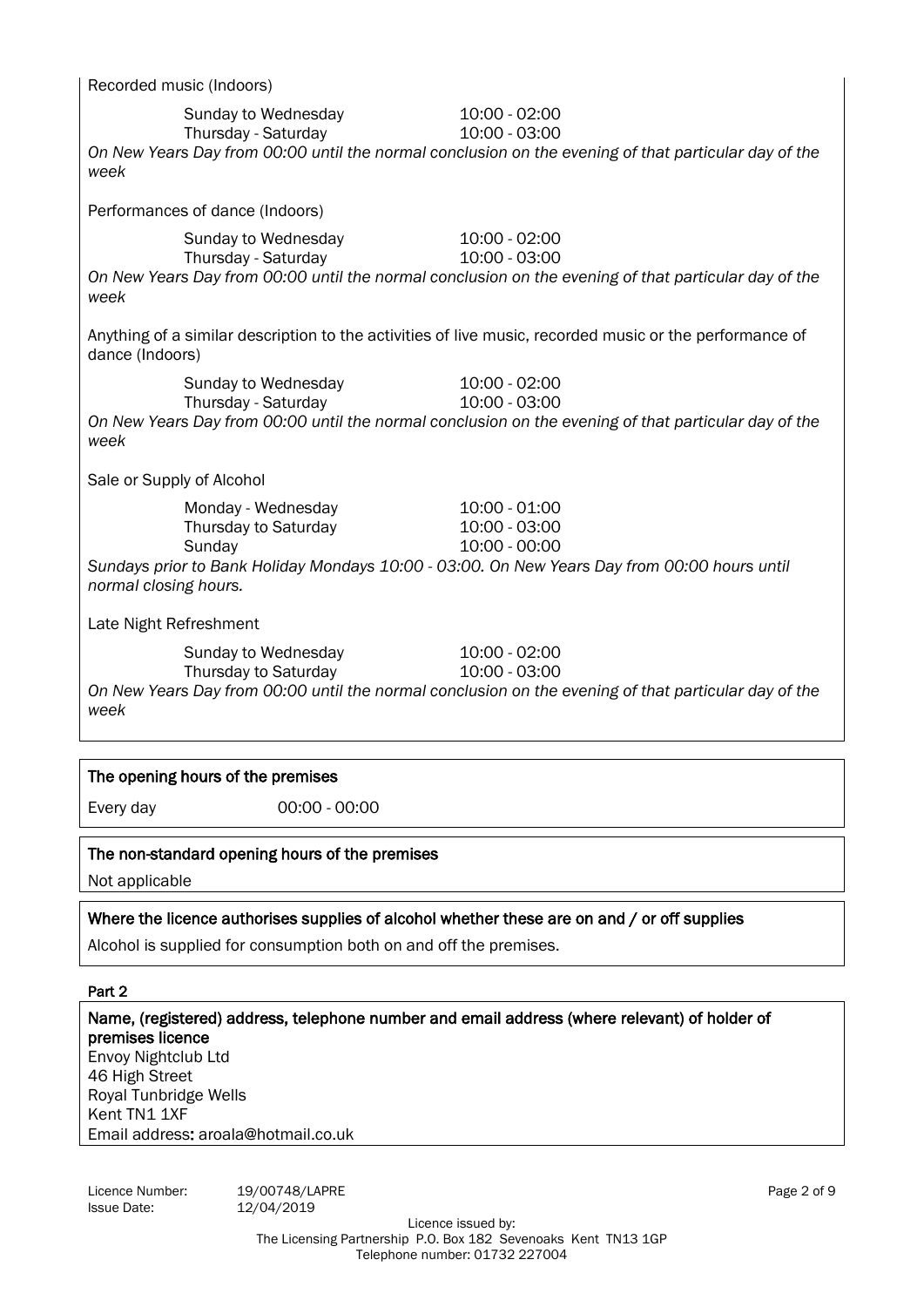### Registered number of holder, for example company number, charity number (where applicable)

Registered Business Number 11804901

#### Name, address and telephone number of designated premises supervisor where the premises licence authorises for the supply of alcohol

Daniel Capithanchik 25 Wilkinson Grove Black Notley CM77 8RB

֦  $\overline{a}$ 

Personal licence number and issuing authority of personal licence held by designated premises supervisor where the premises licence authorises for the supply of alcohol

Licence Number: 881060391

Licence Authority: Swindon Borough Council

Gary Stevenson Head of Environment and Street Scene Tunbridge Wells Borough Council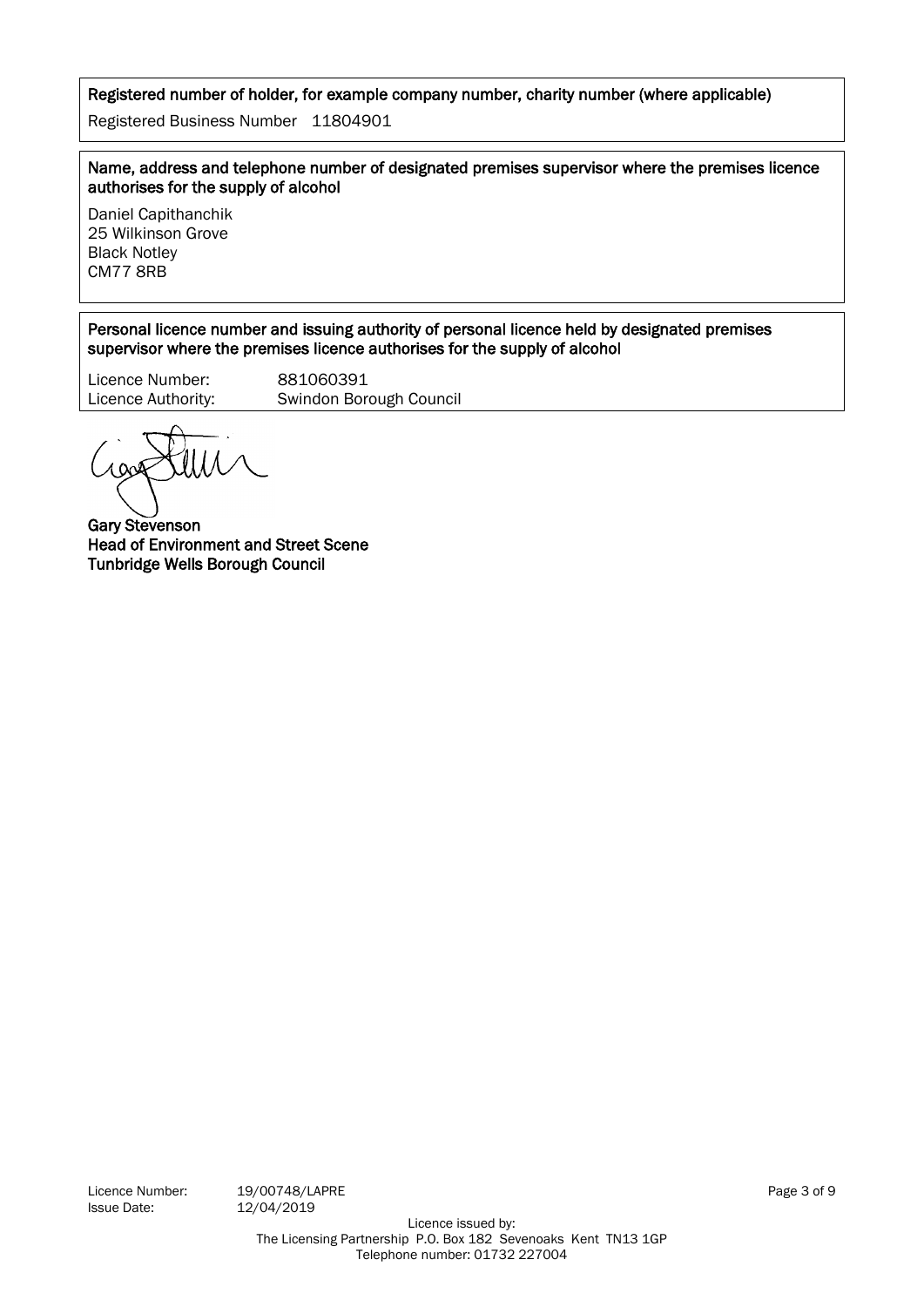## Annex 1 – Mandatory conditions

## The supply of alcohol

- Where a premises licence authorises the supply of alcohol, the licence must include the following conditions:-

No supply of alcohol may be made under the premises licence -

(a) at a time where there is no designated premises supervisor in respect of the premises licence, or

(b) at a time when the designated premises supervisor does not hold a personal licence or his personal licence is suspended.

- Every supply of alcohol under the premises licence must be made or authorised by a person who holds a personal licence.

### Mandatory conditions in force from 28 May 2014

1. A relevant person shall ensure that no alcohol is sold or supplied for consumption on or off the premises for a price which is less than the permitted price.

2. For the purposes of the condition set out in paragraph 1-

- (a) "duty" is to be construed in accordance with the Alcoholic Liquor Duties Act 1979
- (b) "permitted price" is the price found by applying the formula—  $P = D + (D \times V)$

where -

(i) P is the permitted price,

 (ii) D is the amount of duty chargeable in relation to the alcohol as if the duty were charged on the date of the sale or supply of the alcohol, and

 (iii) V is the rate of value added tax chargeable in relation to the alcohol as if the value added tax were charged on the date of the sale or supply of the alcohol;

(c) "relevant person" means, in relation to premises in respect of which there is in force a premises licence -

(i) the holder of the premises licence,

(ii) the designated premises supervisor (if any) in respect of such a licence, or

 (iii) the personal licence holder who makes or authorises a supply of alcohol under such a licence;

(d) "relevant person" means, in relation to premises in respect of which there is in force a club premises certificate, any member or officer of the club present on the premises in a capacity which enables the member or officer to prevent the supply in question; and

(e) "value added tax" means value added tax charged in accordance with the Value Added Tax Act 1994.

3. Where the permitted price given by Paragraph (b) of paragraph 2 would (apart from this paragraph) not be a whole number of pennies, the price given by that sub-paragraph shall be taken to be the price actually given by that sub-paragraph rounded up to the nearest penny.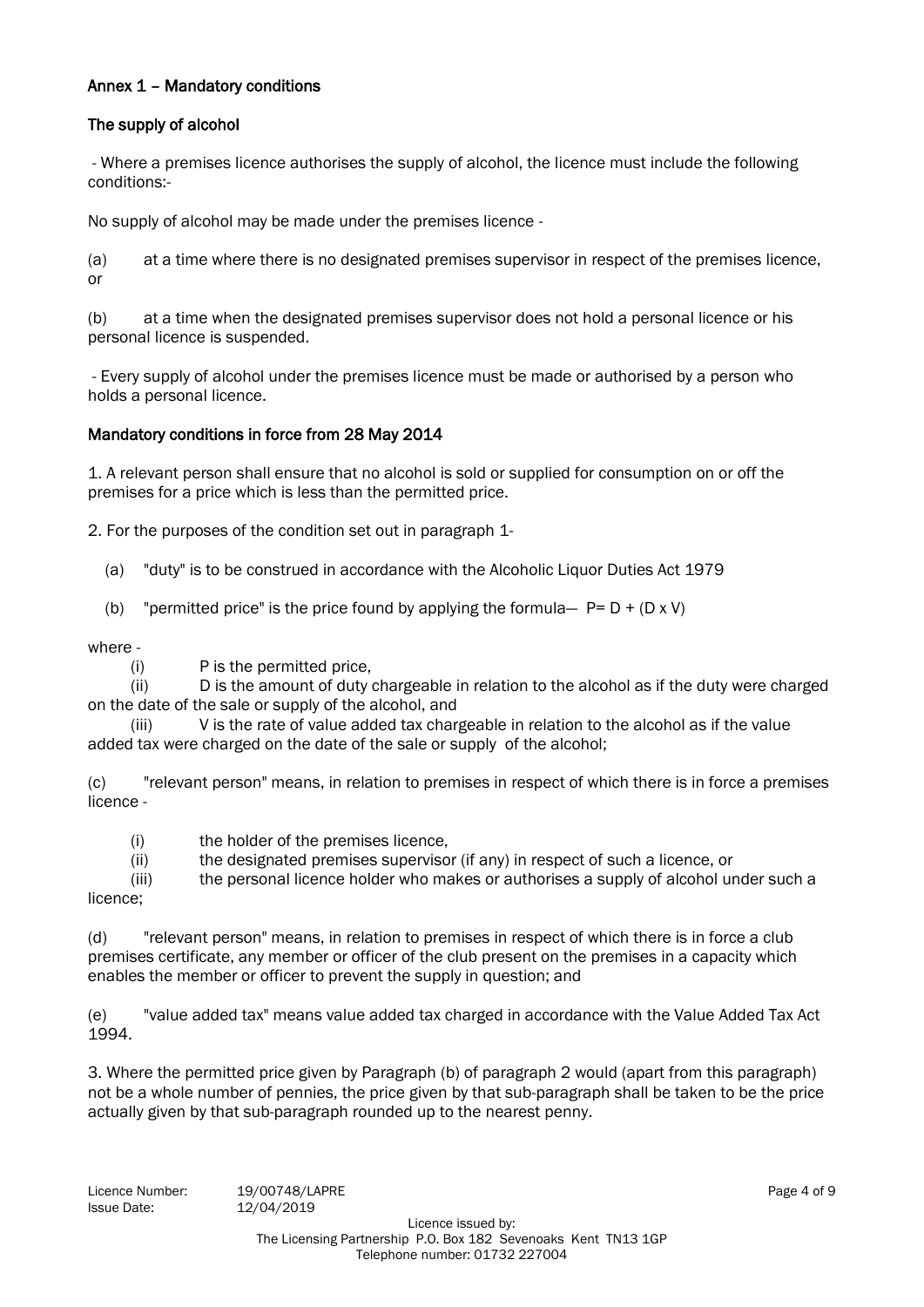4. - (1) Sub-paragraph (2) applies where the permitted price given by Paragraph (b) of paragraph 2 on a day ("the first day") would be different from the permitted price on the next day ("the second day") as a result of a change to the rate of duty or value added tax.

 (2) The permitted price which would apply on the first day applies to sales or supplies of alcohol which take place before the expiry of the period of 14 days beginning on the second day.

## Mandatory Conditions in force from 01 October 2014

1.— (1) The responsible person must ensure that staff on relevant premises do not carry out, arrange or participate in any irresponsible promotions in relation to the premises.

 (2) In this paragraph, an irresponsible promotion means any one or more of the following activities, or substantially similar activities, carried on for the purpose of encouraging the sale or supply of alcohol for consumption on the premises—

 (a)games or other activities which require or encourage, or are designed to require or encourage, individuals to—

 (i)drink a quantity of alcohol within a time limit (other than to drink alcohol sold or supplied on the premises before the cessation of the period in which the responsible person is authorised to sell or supply alcohol), or

(ii)drink as much alcohol as possible (whether within a time limit or otherwise);

 (b)provision of unlimited or unspecified quantities of alcohol free or for a fixed or discounted fee to the public or to a group defined by a particular characteristic in a manner which carries a significant risk of undermining a licensing objective;

 (c)provision of free or discounted alcohol or any other thing as a prize to encourage or reward the purchase and consumption of alcohol over a period of 24 hours or less in a manner which carries a significant risk of undermining a licensing objective;

 (d)selling or supplying alcohol in association with promotional posters or flyers on, or in the vicinity of, the premises which can reasonably be considered to condone, encourage or glamorise antisocial behaviour or to refer to the effects of drunkenness in any favourable manner;

 (e)dispensing alcohol directly by one person into the mouth of another (other than where that other person is unable to drink without assistance by reason of disability).

2. The responsible person must ensure that free potable water is provided on request to customers where it is reasonably available.

3.— (1) The premises licence holder or club premises certificate holder must ensure that an age verification policy is adopted in respect of the premises in relation to the sale or supply of alcohol.

 (2) The designated premises supervisor in relation to the premises licence must ensure that the supply of alcohol at the premises is carried on in accordance with the age verification policy.

 (3) The policy must require individuals who appear to the responsible person to be under 18 years of age (or such older age as may be specified in the policy) to produce on request, before being served alcohol, identification bearing their photograph, date of birth and either—

(a)a holographic mark, or

(b)an ultraviolet feature.

4. The responsible person must ensure that—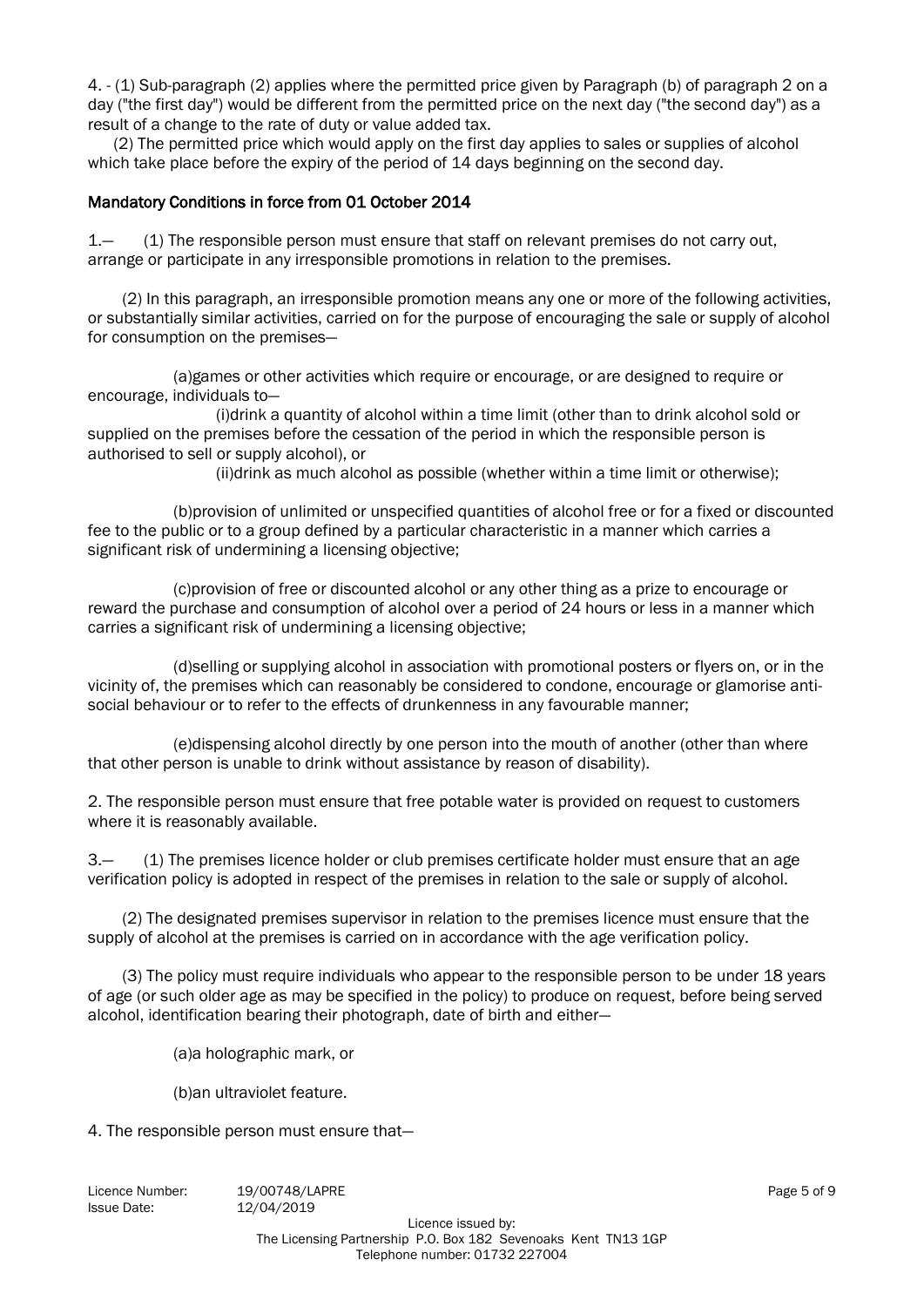(a)where any of the following alcoholic drinks is sold or supplied for consumption on the premises (other than alcoholic drinks sold or supplied having been made up in advance ready for sale or supply in a securely closed container) it is available to customers in the following measures—

> (i)beer or cider: ½ pint; (ii)gin, rum, vodka or whisky: 25 ml or 35 ml; and (iii)still wine in a glass: 125 ml;

 (b)these measures are displayed in a menu, price list or other printed material which is available to customers on the premises; and

 (c)where a customer does not in relation to a sale of alcohol specify the quantity of alcohol to be sold, the customer is made aware that these measures are available."

### Exhibition of films

- Where the film classification body is specified in the licence, unless subsection (3) (b) applies, admission of children must be restricted in accordance with any recommendation made by that body.

- Where -

(a) the film classification body is not specified in the licence, or

(b) the relevant licensing authority has notified the holder of the licence that this subsection applies to the film in question,

admission of children must be restricted in accordance with any recommendation made by that licensing authority.

In this section -

"children" means person aged under 18; and

"film classification body" means the person or persons designated as the authority under section 4 of the Video Recordings Act 1984 (c.39) (authority to determine suitability of video works for classification).

Any premises which includes a condition that door supervisors must be at the premises to carry out a security activity, shall ensure that each such person is licensed to conduct such activities by the Security Industry Authority.

## Door supervision

- Any premises which includes a condition that door supervisors must be at the premises to carry out a security activity, shall ensure that each such person is licensed to conduct such activities by the Security Industry Authority.

## Annex 2 – Embedded conditions

Not applicable

## Annex 3 – Conditions consistent with the Operating Schedule

Conditions agreed with Kent Police - March 2016

1. No glass bottles to be passed over the bar and all bottled drinks will be decanted (excluding champagne and wine)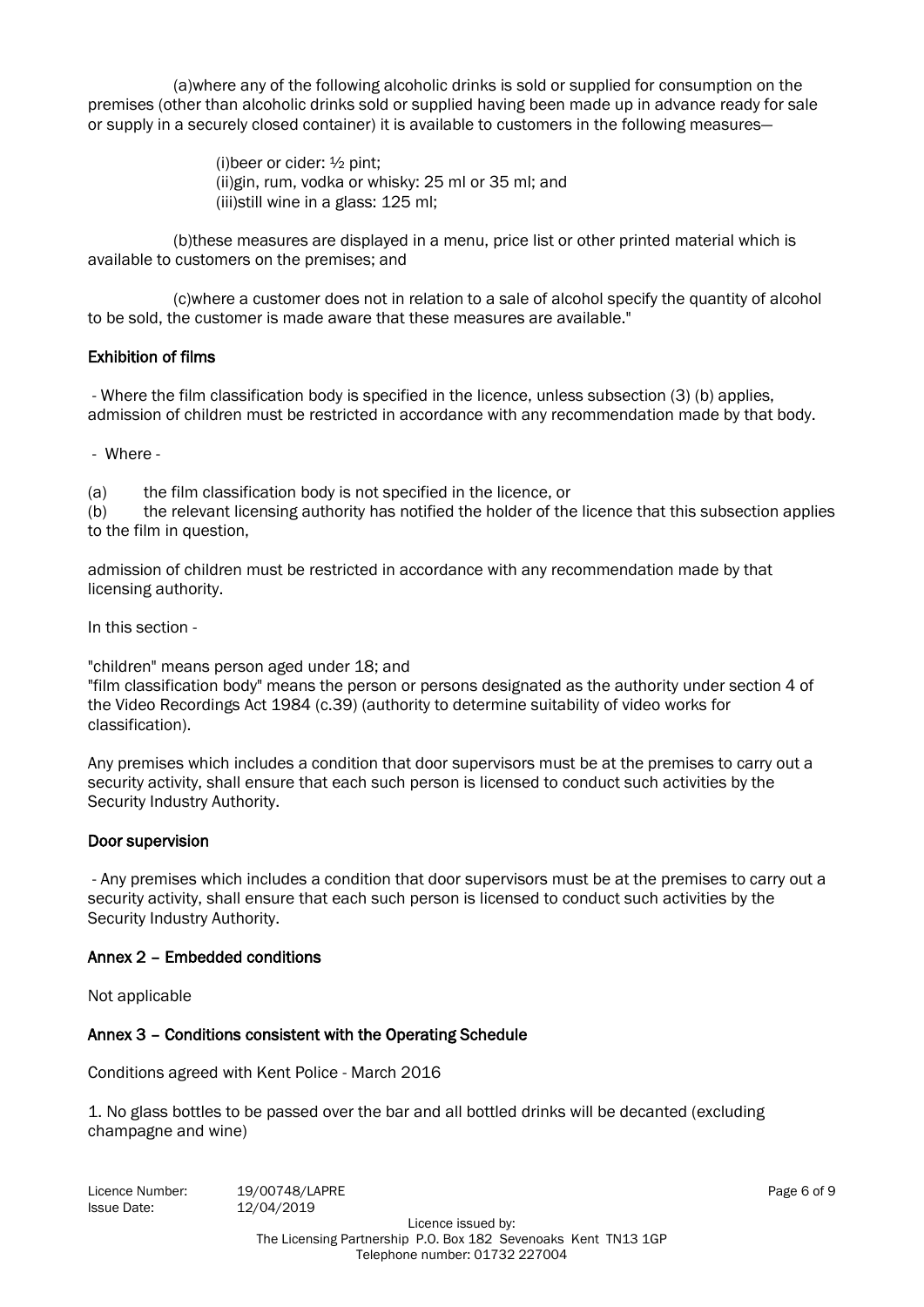2. All Staff including door supervisors to have incident and awareness training to be conducted yearly in conjunction with licensing officer and Pubwatch co-ordinator.

## Annex 4 – Conditions attached after a hearing by the licensing authority

1. The CCTV system will be maintained and serviced annually and records kept to that effect.

2. CCTV shall be operational at all times that members of the public or staff are on the premises.

3. Images will be retained for a period of 28 days by whatever means the licence holder deems appropriate.

4. The Police or Local Authority will have access to these images at any reasonable time and in any case within 48 hours of the request for the image being made.

5. The Police or Local Authority will be allowed to take a recording by way of tape, CD Rom or any other means of the image within 48 hours on the initial request being made by either the Police or Local authority.

6. Staff will be fully trained in the CCTV system and there will be at least one member of staff on duty during trading hours who is able to provide a recording of any incident at the request of police or local authority.

7. All external smoking areas to be adequately lit.

8. Door supervisors will be employed at the premises from start of evening trading, until 30 minutes after close of trading.

9. A sufficient number of door staff will be employed at the premises to provide safety and security for the capacity. The recommended ratio for door supervisors is 1:100 customers. Plus the additional staff required for conditions 19 and 33.

10. All security staff will wear a reflective jacket or tabard.

11. All security staff will display their SIA badges by way of a reflective armband.

12. A logbook will be kept detailing all incidents that occur at the premises. This will be a bound book which will detail the following:-

- o The day, date and time of the incident.
- o The member of staff making the entry.
- o All members of staff involved in the incident.
- o An account of the incident.
- o Details of any persons injured and the injuries sustained.
- o Any other details thought relevant.

13. A register will be kept of all security staff working at the premises for every time that the premises are open for trading. This register will be a bound book and it will contain the following information: -

- o Day and date of entry.
- o Time that member of security staff starts and finishes work.
- o Full name.
- o SIA registration number.
- o Signature of the member of security staff.

| Licence Number: | 19/00748/LAPRE |                     | Page 7 of 9 |
|-----------------|----------------|---------------------|-------------|
| Issue Date:     | 12/04/2019     |                     |             |
|                 |                | l icence issued by: |             |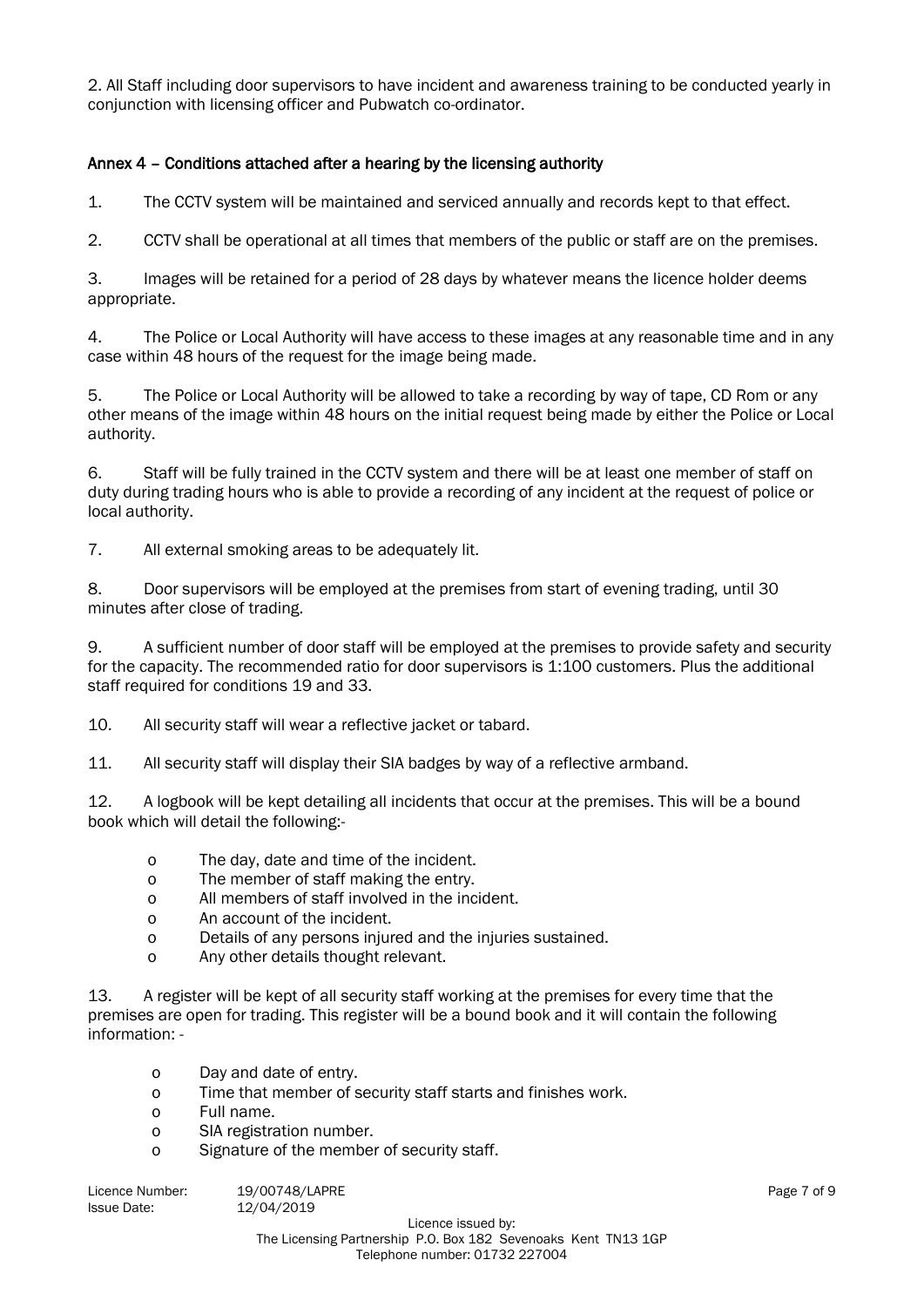14. No open vessels, bottles or other type of container will be allowed outside of the licensed premises.

15. Toughened or polycarbonate 'pint glasses' to be used..

16. All staff will be fully trained in their responsibilities under the Licensing Act and the training will be fully auditable and available to any responsible authority on request.

17. A personal licence holder will be present at all times that the premises are trading for the sale of alcohol.

18. Wind down music to be played for 30 minutes prior to end of all Regulated Entertainment activities.

19. On Friday, Saturday and other event nights a minimum of 2 security staff deployed to ensure that any people forming a queue at the entrance to the premises, or people temporarily leaving the premises, are orderly and supervised in such way so that they do not cause a nuisance to other nearby businesses, residents, passing pedestrians or traffic. On other occasions a minimum of 1 security staff.

20. Smoking will only be allowed in the designated smoking area to the side of the premises; this is to ensure no smoking by patrons outside the front of the venue.

21. The number of patrons in the designated smoking area to be limited to 40 at any one time.

22. No persons under the age of 18 years will be allowed on the premises unless attending a private pre booked function or event.

23. All staff will be fully trained in 'Challenge 25' and the training will be fully auditable and available to any responsible authority on request.

24. Notices to advise customers that 'Challenge 25' is in force and notices will be prominently displayed in all areas to that effect.

25. The only proof of age that will be accepted will be a passport, photographic driving licence or Home Office Issued National Identity Card.

26 Removed by way of minor variation May 2015

27. Music within the club will be reduced to a noise level (in dB) as agreed with the Council's Environmental Protection Team fifteen minutes before the closure of the club.

28. Develop and maintain a noise management plan which formalises how the noise from the club can be managed. The management plan to be reviewed by the club on a yearly basis and updated by agreement with the Local Authority.

. 29. No bottling to be undertaken outside the premises between the hours of 22:00 and 09:00.

30. An area will be provided that is suitable for the use of mobile phones.

31. Removed by way of minor variation May 2015

32. Customers to be instructed not to go across the road when they leave the premises before the end of normal club opening hours. Customers who insist on crossing the road shall not be readmitted to the club.